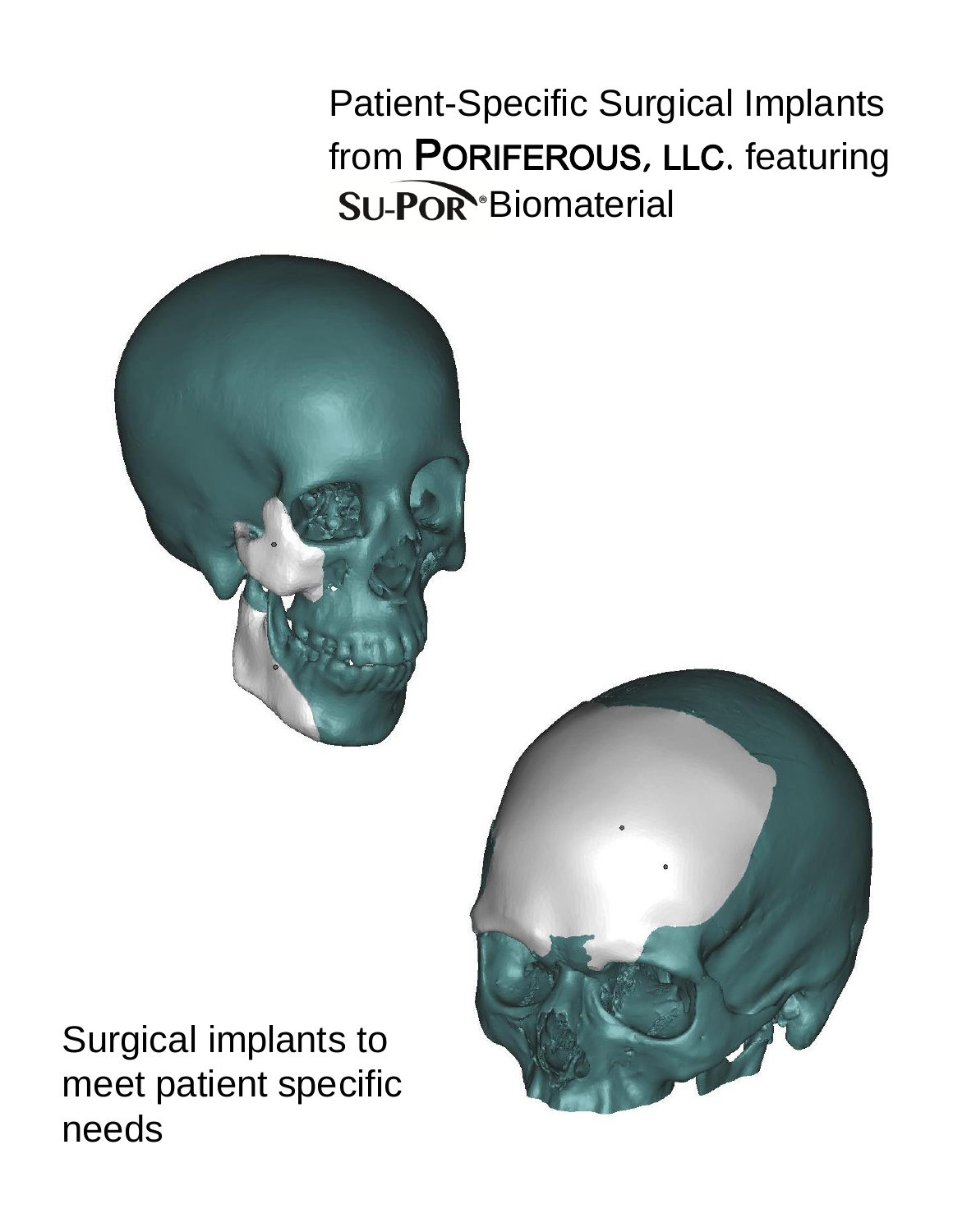# Patient-Specific Surgical Implants from PORIFEROUS, LLC.

SU-POR Patient-Specific Surgical Implants in customized shapes to meet the needs of individual patients are intended for nonweight-bearing applications of craniofacial reconstruction surgery and repair of craniofacial trauma. SU-POR Patient-Specific Surgical Implants are also intended for the augmentation or restoration of contour in the craniomaxillifacial skeleton.

Utilizing advanced modeling systems Poriferous can design patient specific implants for the following types of cases:

#### **SOFT TISSUE COMPENSATION**

Implant is used to restore both a bony surfaces and missing soft tissue anatomy.

## **CONTRALATERAL RESTORATION**

Implant can be designed in cases where the defect crosses the mid-plane.

#### **ASYMMETRY**

Often complex implants where our designers work with the surgeon to design implants to provide the desired symmetry.



- SU-POR Biomaterial is a brand of porous high density polyethylene that has a long history of use in craniofacial reconstruction and augmentation surgery.
- Provides a customized fit while allowing any needed modifications intraoperatively by bending and by cutting with a scalpel or other surgical cutting instruments.
- Can be stabilized with standard craniofacial fixation systems.
- Radiolucent. The SU-POR Patient-Specific Implants are MR Safe.
- Provided sterile by Ethylene Oxide
- Made in U.S.A



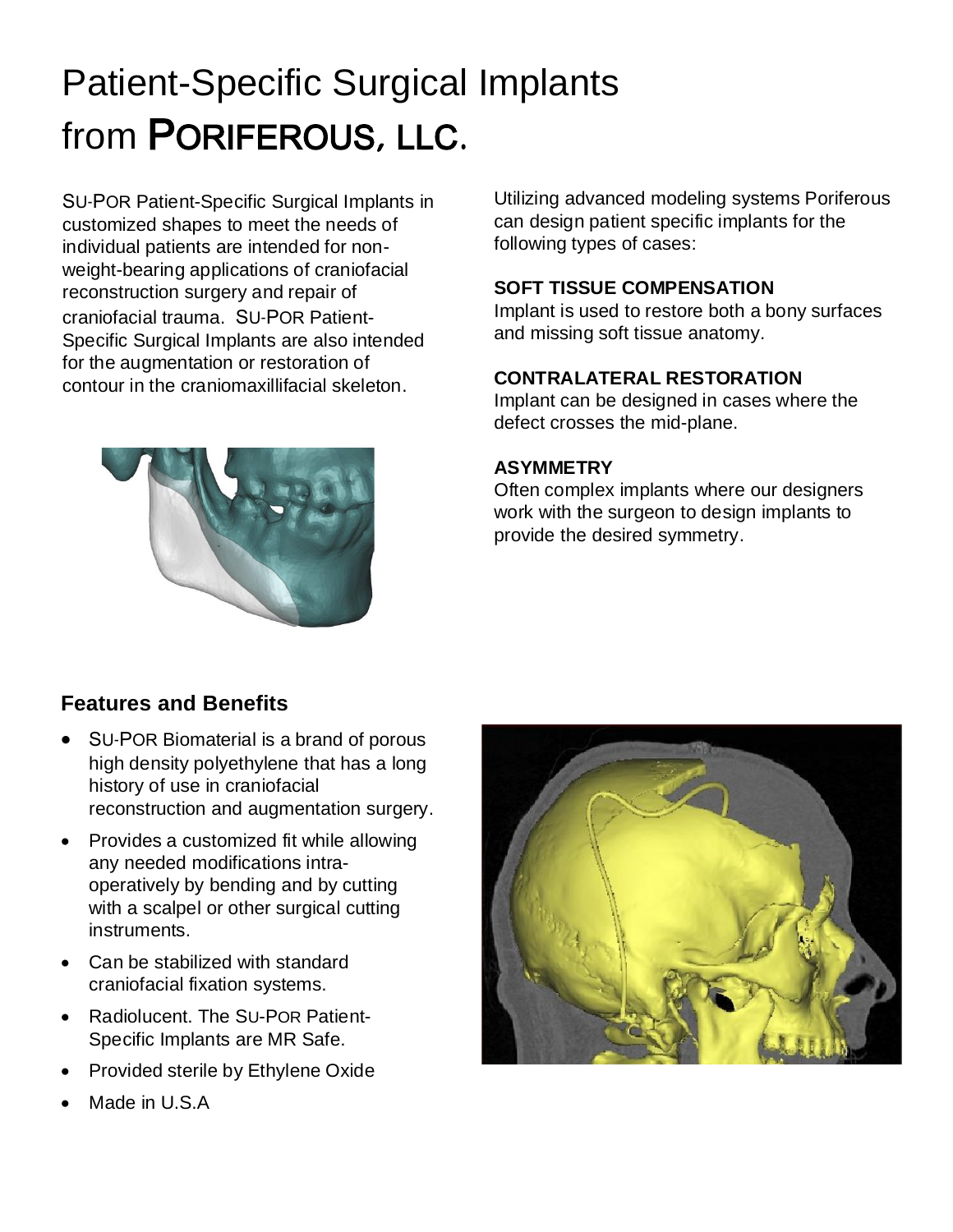# **Patient-Specific Implant THE PROCESS**

Poriferous, LLC. designs and manufactures customized implants that meet the specific needs of a individual patient.

The process begins with a contact from a surgeon inquiring about a Patient-Specific Implant usually via email or telephone.

Surgeon provides the patient-specific data in various forms including CT Scan data, drawings, or physical model. When by CT data, the Scan data is acquired according to a standardized CT protocol and then provided to Poriferous via a secure internet upload or by shipping a CD/DVD. A surgeon also has the option of providing a drawing of the desired implant

The surgeon may elect to personally design the implant using a implant design kit. Surgeon consultation is conducted through email and teleconference as the implant design and anatomical model is produced.

A physical or virtual model, physical or virtual non-sterile template and prescription form are then sent to the surgeon for review and approval. The sterile implant is then produced and shipped to the surgeon. See Page 4 of this document for a detailed process flow chart.

## **Basic Process Flow**



## **Patient Specific Implant Order Numbers**

- 4350 Patient-Specific Cranial Implant (Includes periorbital patient specific implants) Package includes; online review of skull model, online approval of implant template, one sterile implant plus one back-up implant (Second sterile implant US Only)
- 4351 Cranial Implant Template add-on (non-implantable)
- 4353 Patient-Specific Facial Implant includes chin, mandible, malar, and midface. Package includes; one sterile implant, one sterile backup implant (Second sterile implant US ONLY).
- 4354 Contralateral charge for Patient-Specific Facial Implant
- 4355 Skeletal model of defect area
- 4356 Facial Implant Template add-on (non-implantable)
- 4357 Bilateral Implant add-on (non-implantable)

Note: When requesting implants involving complex defects the process may require additional cost and time.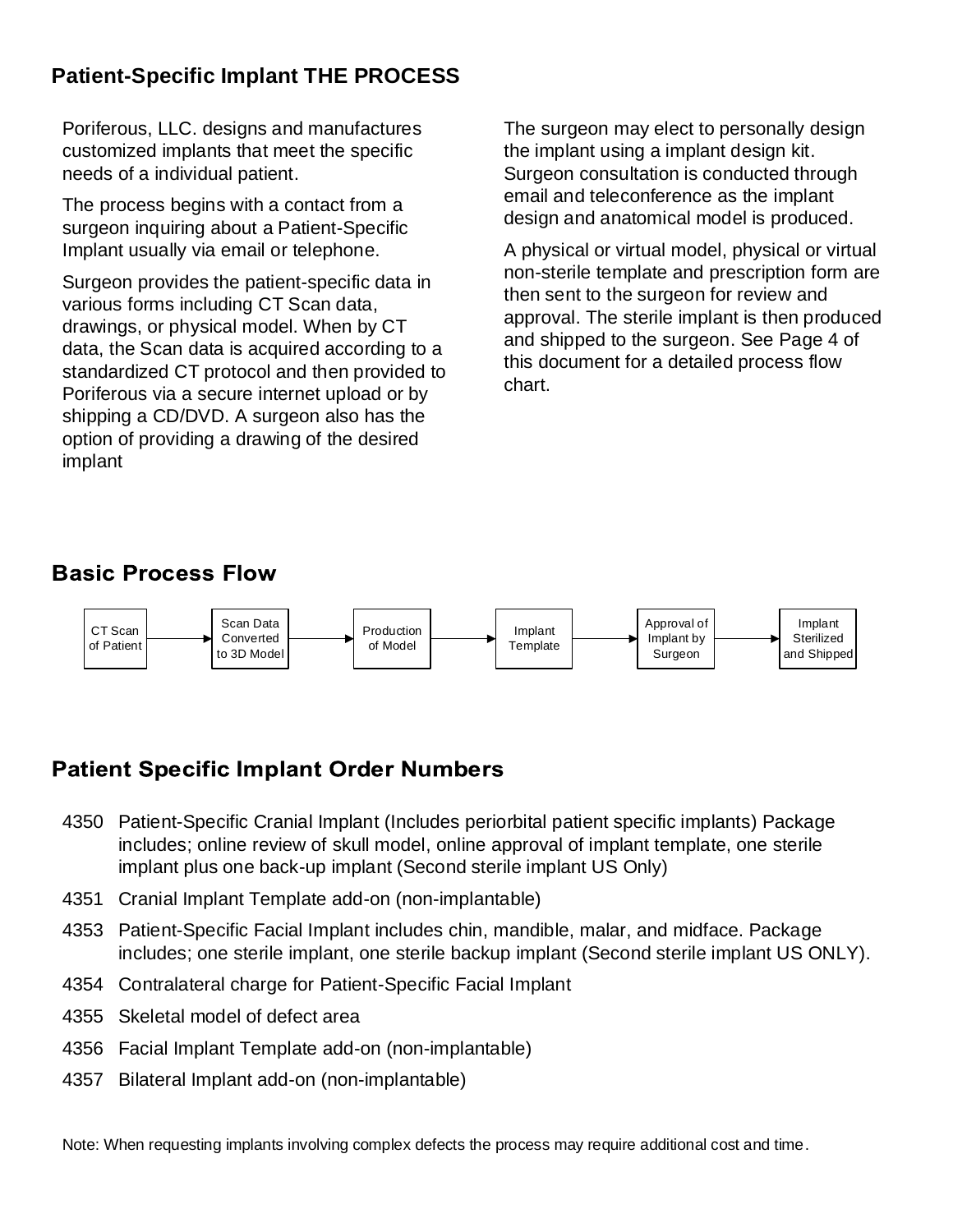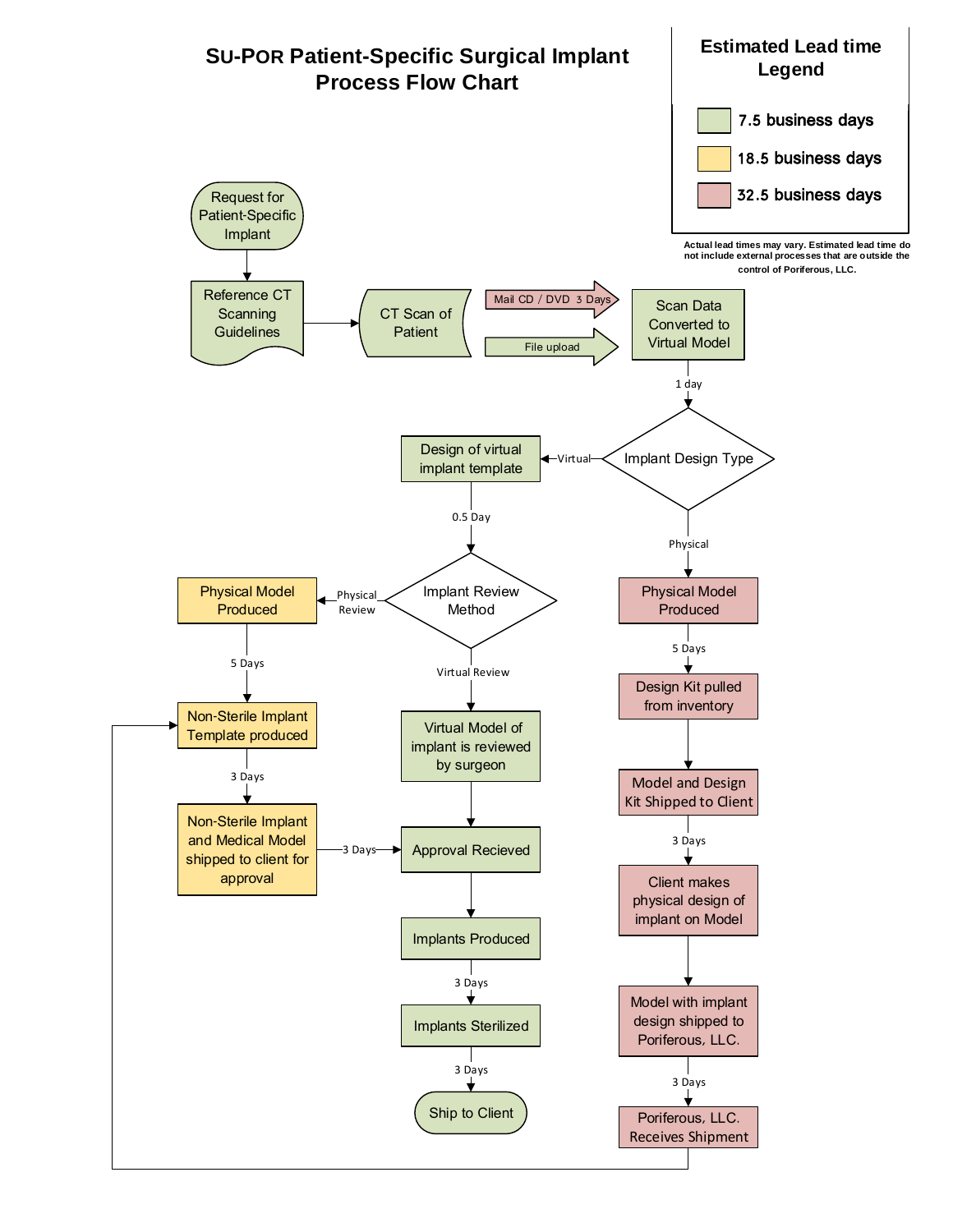# PORIFEROUS **Scanning Protocol for** SU-POR **Patient-Specific Surgical Implants**

The quality of the CT data is essential to the design and manufacture of SU‐POR Patient-Specific Surgical Implants. Provided below is the protocol to follow:

## **CT Scanning Guidelines**

- The patient must to stabilized and remain completely still throughout the entire scan. If patient movement occurs the scan must be restarted to achieve the best implant fit.
- The scan should include 2cm beyond the defect area or area of interest.
- Please provide the original DICOM slice data.
- Do not reformat or include viewer software with data.
- Important position or details should be noted as well as any asymmetrical element of the patient to indicate left and/or right.
- The use of a bite jib during the scanning process for the mandible or the maxilla is recommendation otherwise they will be fused in the model.

## **SCANNING PARAMETERS:**

#### **Cranial Defects**

- Acquisition: Axial/Helical
- F.O.V.: Include all areas of interest. 20‐25 cm is preferred
- Gantry Tilt: 0
- Spacing: Overlapping
- Slice Thickness: 1-1.25mm (preferred)
- (3mm Max)
- Algorithm: Standard
- MA: 170ma/280kvp or lower
- Time: 2 seconds or less

#### **Facial Defects**

- Acquisition: Axial/Helical
- F.O.V.: Include all areas of interest
- Gantry Tilt: 0
- Spacing: Overlapping
- Slice Thickness: 1-1.25mm (preferred)
- $\bullet$  (1.5mm Max)
- Algorithm: Standard
- MA: 120-180ma/120kvp or lower
- Time: 2 Seconds